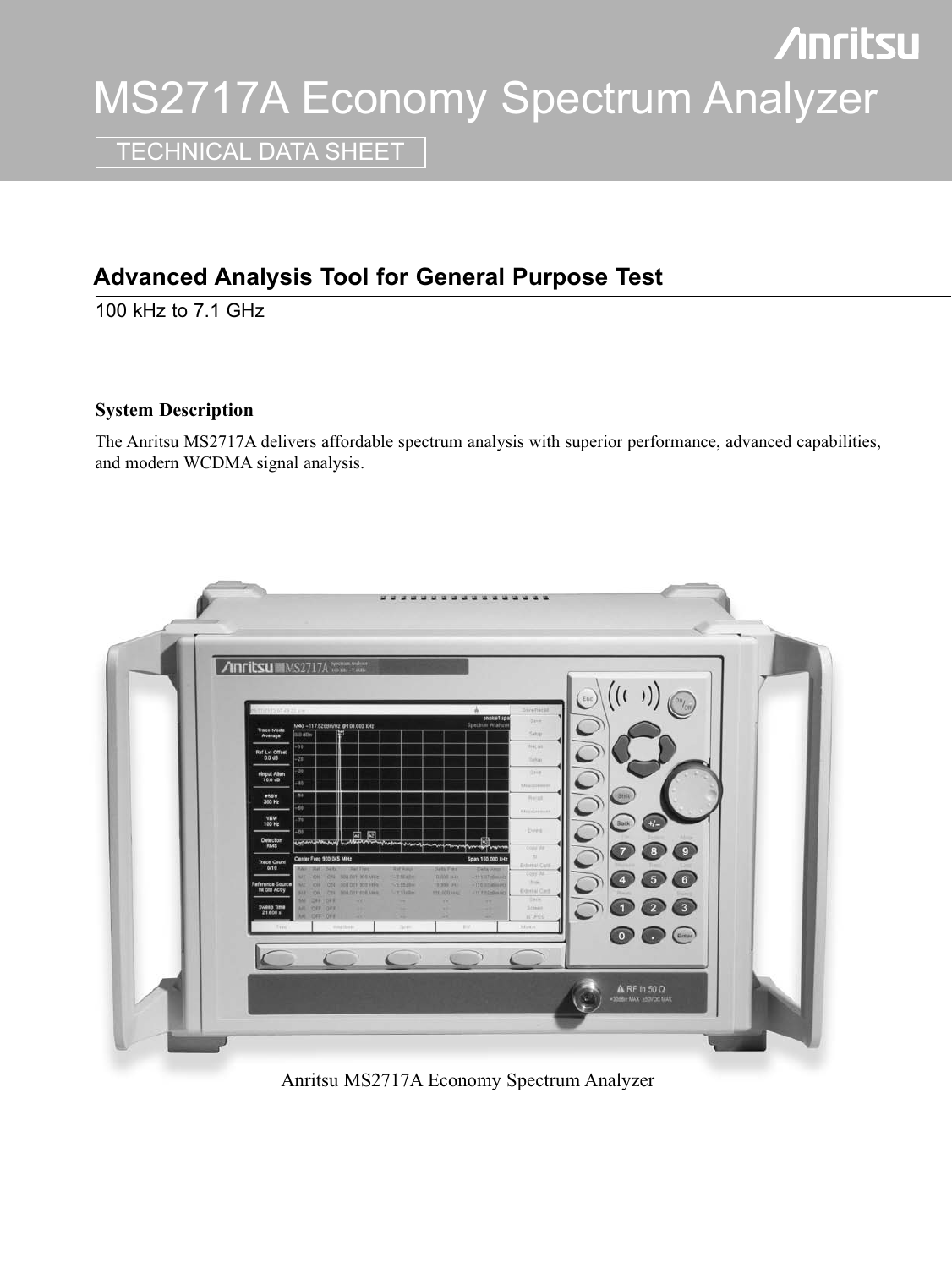# **Introduction**

Engineers in R&D and manufacturing need advanced tools for spectrum analysis of wireless components in the critical physical layer of modern communication systems. For best value and overall satisfaction, these general purpose tools must deliver performance, capabilities, and the ability to lower the cost of testing.

The MS2717A is Anritsu's new Economy Spectrum Analyzer with superior performance and advanced capabilities. Take a closer look and we think you will agree that the MS2717A redefines the economy class by delivering superior spectrum analyzer performance at a surprisingly affordable price.

Covering the 100 kHz to 7.1 GHz range, the MS2717A easily handles most wireless frequencies. The hallmark of the MS2717A is the phase noise performance: typical –110 dBc/Hz SSB phase noise at 10 kHz offsets up to 6 GHz, which easily measures most wireless local oscillators and synthesizers. The superior dynamic range of 100 dB means fast and precise testing of wireless components that require exceptional linearity. The wide 8 MHz capture bandwidth supports optional WCDMA/HSDPA and WCDMA demodulator measurements for simplifying test of Node-B transmitters. Best of all, the MS2717A is ergonomically designed so controls are easy-to-learn and easy-to-use for improving productivity in manufacturing, R&D, and general purpose testing.



*MS2717A offers superior dynamic range for linear measurements of next generation wireless component*

# *Typical Performance of the MS2717A*

- 100 kHz to 7.1 GHz
- Standard Built-in Preamplifier
- Dynamic Range of 100 dB
- Third Order Intercept of +29 dBm
- DANL (No Preamp) of  $-126$  dBm (RBW = 10 Hz)
- DANL (With Preamp) of –150 dBm (RBW = 10 Hz)
- Phase Noise (800 MHz) of -114 dBc/Hz at 10 kHz Offset
- Amplitude Accuracy of  $\pm 0.6$  dB to 3 GHz
- Sweep Speed of 200 ms in 10 MHz Span  $(RB\dot{W} = 30 \text{ kHz}, VBW = 10 \text{ kHz})$
- Capture Bandwidth of 8 MHz
- Residual ACLR of –60 dB
- Residual EVM of 1.75%
- True RMS Detection
- 65 dB Attenuation Range, 5 dB Steps
- 20 Watt (+43 dBm) Input Protection

#### *Standard Measurements*

- **ACPR**: Measures power levels in the channels immediately above and below the center channel.
- **Occupied Bandwidth:** Measures 99% to 1% power channel of a spectrum.
- **Channel Power:** Measures the total power in a specified bandwidth.
- **C/I:** Measures carrier to interference ratio.

#### *Optional Capabilities*

- **Rack Mount Chassis:** Conveniently place MS2717A in 19 inch racks.
- **WCDMA/HSDPA Measurements:** Analyze the signal strength and mask.
- **WCDMA Demodulation:** Evaluate transmitter modulation performance using Code Domain Power (CDP).

#### *Master Software Tools*

• **Anritsu Master Software Tools:** Powerful data management and pass/fail setup tool (Windows<sup>®</sup> 2000/ $\overline{X}$ P compatible).

#### *General*

- Easy-to-Learn Operation
- 8.4 inch Color TFT Display (SVGA)
- Eight Built-in Languages (plus Two Custom)
- 64 MB Storage for 1,000 Traces and 1,000 Setups
- Six Markers, Seven Marker Modes
- Built-in AM/FM/SSB Demodulator
- Output Displays in JPEG Formats
- Connectivity: Ethernet, USB 2.0, Compact Flash
- Remote Programming: Ethernet Only
- Compact Size and Weight: 5.6 kg (12 lbs)
- Operational  $-10^{\circ}$ C to 55 $^{\circ}$ C, Humidity < 85%
- 1 Year Standard Warranty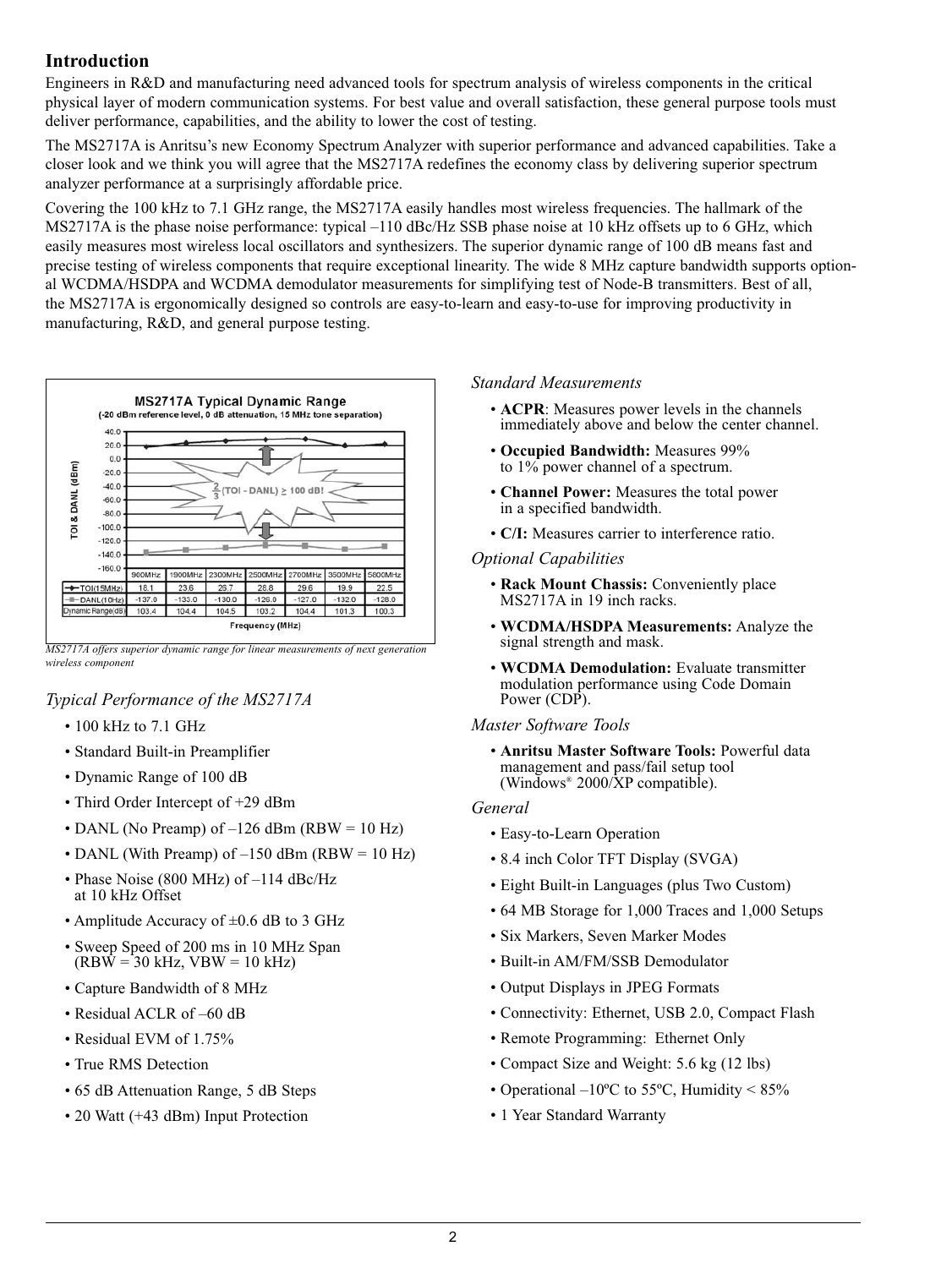# **Specifications**

#### *Frequency*

**Frequency Range:** 100 kHz to 7.1 GHz

**Frequency Span:** 10 Hz to 7.1 GHz plus 0 Hz (zero span)

#### **Tuning Resolution:** 1 Hz

#### *Typical Dynamic Range*

Using the popular dynamic range definition of 2/3  $(TOI – DANL)$ , the following table shows the excellent dynamic range that is typically available when using the indicated tone spacing for TOI and RBW of 10 Hz.

| Frequency | Dynamic Range<br>(Offset = 100 kHz) | Dynamic Range<br>(Offset = 15 MHz) |
|-----------|-------------------------------------|------------------------------------|
| 900 MHz   | 100dB                               | 103dB                              |
| 1900 MHz  | 100dB                               | 104dB                              |
| 2300 MHz  | 100dB                               | 104dB                              |
| 2500 MHz  | 97 dB                               | 103dB                              |
| 2700 MHz  | 98 dB                               | 104dB                              |
| 3500 MHz  | 99 dB                               | 101 dB                             |
| 5800 MHz  | 94 dB                               | 100dB                              |

## *Displayed Average Noise Level (DANL)*

Using 10 Hz RBW, the following tables show maximum and typical DANL performance (not including discrete spurious). Reference level is –20 dBm for preamplifier off and –50 dBm for preamplifier on. RMS detection is used and input attenuation is set to 0 dB.

| <b>Frequency</b>  | DANL Preamplifier On (RBW = 10 Hz) |            |
|-------------------|------------------------------------|------------|
|                   | Typical                            | Max        |
| 10 MHz to 1.0 GHz | $-155$ dBm                         | $-151$ dBm |
| $>1.0$ to 2.2 GHz | $-152$ dBm                         | $-149$ dBm |
| $>2.2$ to 2.8 GHz | $-147$ dBm                         | $-143$ dBm |
| >2.8 to 4.0 GHz   | $-150$ dBm                         | $-149$ dBm |
| $>4.0$ to 6.5 GHz | $-150$ dBm                         | $-144$ dBm |
| >6.5 to 7.1 GHz   | $-149$ dBm                         | $-144$ dBm |

| <b>Frequency</b>      | DANL Preamplifier Off (RBW = 10 Hz) |            |
|-----------------------|-------------------------------------|------------|
|                       | Typical                             | Max        |
| 10 MHz to 1.0 GHz     | $-135$ dBm                          | $-127$ dBm |
| $>1.0$ GHz to 2.2 GHz | $-130$ dBm                          | $-123$ dBm |
| >2.2 to 2.8 GHz       | $-125$ dBm                          | $-116$ dBm |
| $>2.8$ to 4.0 GHz     | $-130$ dBm                          | $-126$ dBm |
| $>4.0$ to 6.5 GHz     | $-127$ dBm                          | $-117$ dBm |
| >6.5 to 7.1 GHz       | $-121$ dBm                          | $-117$ dBm |

#### *Noise Figure*

The following table shows the calculated noise figure from DANL measurements for 0 dB attenuation at 23°C with preamplifier on.

| <b>Frequency</b>  | NF (Typical)        |
|-------------------|---------------------|
| 10 MHz to 1.0 GHz | 9 dB                |
| $>1.0$ to 2.2 GHz | 12dB                |
| >2.2 to 2.8 GHz   | 17dB                |
| $>2.8$ to 4.0 GHz | $14$ d <sub>B</sub> |
| $>4.0$ to 6.5 GHz | 14dB                |
| >6.5 to 7.1 GHz   | 15dB                |
|                   |                     |

# *Third Order Intercept (TOI)*

Using two –20 dBm tones separated by 100 kHz, the following table shows the typical TOI performance. Reference level is set to  $-20$  dBm, input attenuation is set to 0 dB, and the preamplifier is off.

| Frequency             | TOI, Typical (Offset = 100 kHz) |
|-----------------------|---------------------------------|
| 50 MHz to 300 MHz     | >8 dBm                          |
| $>300$ MHz to 2.2 GHz | $>10$ dBm                       |
| $>2.2$ to 2.8 GHz     | $>15$ dBm                       |
| $>2.8$ to 4.0 GHz     | $>10$ dBm                       |
| >4.0 to 7.1 GHz       | $>13$ dBm                       |



*MS2717A Typical Third Order Intercept for popular wireless frequencies*

### *Typical TOI*

The following table shows the excellent TOI that is typically available for popular wireless frequencies and tone spacings.

| <b>Frequency</b> | <b>TOI, Typical</b><br>$(Offset = 100 kHz)$ | <b>TOI, Typical</b><br>$(Offset = 15 MHz)$ |
|------------------|---------------------------------------------|--------------------------------------------|
| 900 MHz          | 13 dBm                                      | 18 dBm                                     |
| 1900 MHz         | 17 dBm                                      | 24 dBm                                     |
| 2300 MHz         | 20 dBm                                      | 27 dBm                                     |
| 2500 MHz         | $20$ dBm                                    | 29 dBm                                     |
| 2700 MHz         | $20$ dBm                                    | 30 dBm                                     |
| 3500 MHz         | 16 dBm                                      | 20 dBm                                     |
| 5800 MHz         | 13 dBm                                      | 23 dBm                                     |

# *Second Harmonic Distortion*

(0 dB input attenuation, –30 dBm input):

| <b>Frequency Range</b> | <b>Second Harmonic Distortion</b> |
|------------------------|-----------------------------------|
| 50 MHz to 750 MHz      | $-50$ dBc                         |
| >750 MHz to 1.05 GHz   | $-40$ dBc                         |
| >1.05 to 1.4 GHz       | $-50$ dBc                         |
| $>1.4$ to 2 GHz        | $-70$ dBc                         |
| $>2$ GHz               | $-80$ dBc.                        |
|                        |                                   |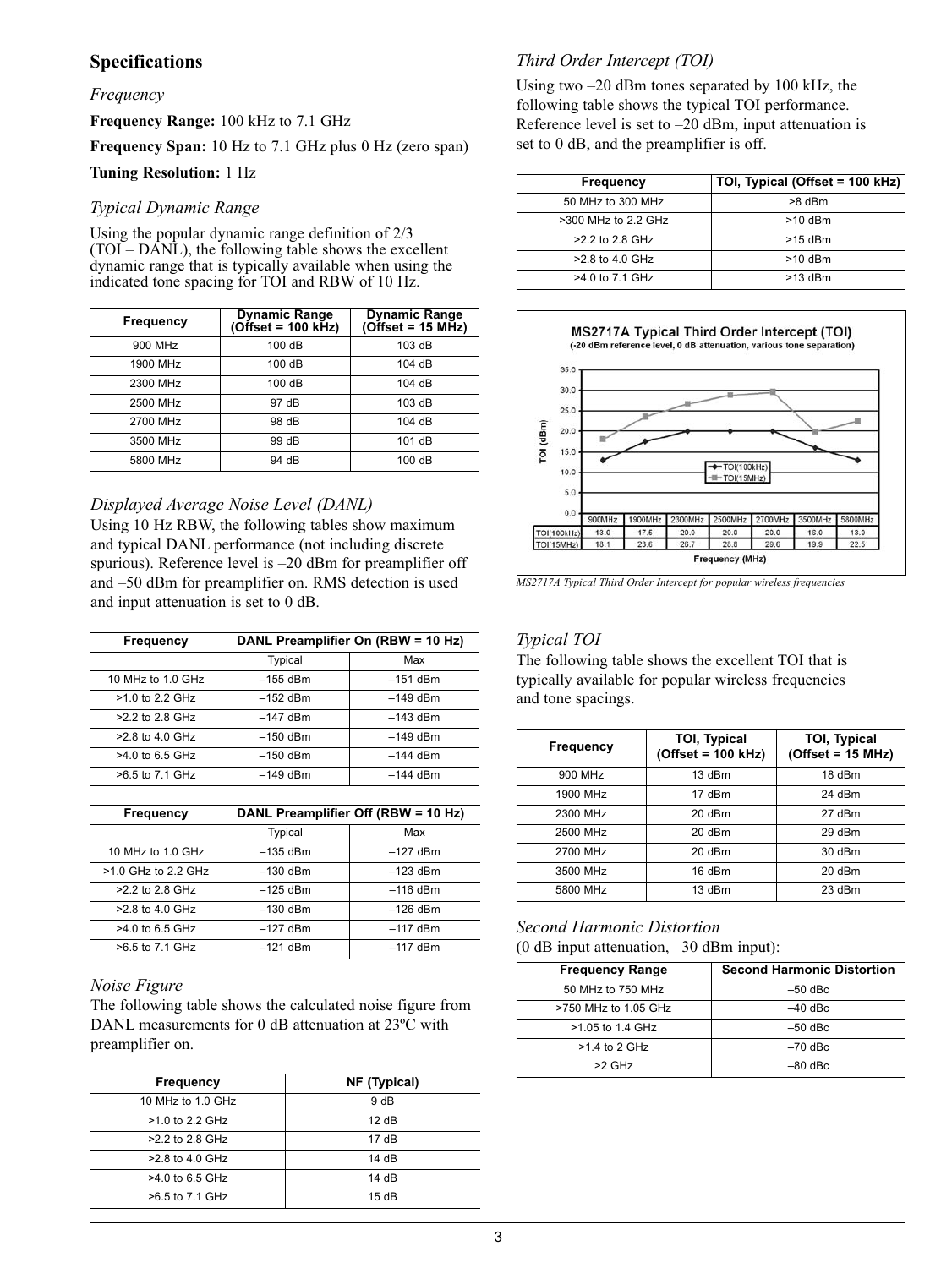#### *Amplitude* Maximum Continuous Input: (≥10 dB attenuation), +30 dBm Input Damage Level\*:

| <b>Attenuation Setting</b> | Input Damage Level*      |
|----------------------------|--------------------------|
| $≥10$ dB                   | $>+43$ dBm. $±50$ Vdc    |
| $<$ 10 dB                  | $>+23$ dBm. $\pm 50$ Vdc |

Input protection relay opens at >30 dBm with ≥10 dB input attenuation and at approximately 10 to 23 dBm with <10 dB attenuation. ESD Damage Level: >10 kV with ≥10 dB attenuation,

# *Amplitude Accuracy (20°C to 30°C)*

Absolute Amplitude Accuracy:

| <b>Condition</b>                                                                                         | <b>Specification</b>                       |
|----------------------------------------------------------------------------------------------------------|--------------------------------------------|
| Overall Amplitude Accuracy (95%)<br>0 dBm to -50 dBm, 20 to 30°C,<br>preamplifier off, 10 dB attenuation | $\pm 0.9$ dB <3 GHz<br>$+1$ 25 dB <7 1 GHz |
| Amplitude Accuracy at 50 MHz                                                                             | $\pm 0.8$ dB                               |
| <b>Frequency Flatness</b>                                                                                | $\pm 0.5$ dB < 3 GHz<br>$±1.0$ dB <7.1 GHz |

## *Amplitude Settings*

**Attenuator Range:** 0 to 65 dB

**Attenuator Resolution:** 5 dB steps

**Measurement Range:** DANL to +30 dBm

**Display Range:** 1 to 15 dB/div in 1dB steps Ten divisions displayed

#### *Amplitude Units*

| <b>Modes</b> | Units                                   |
|--------------|-----------------------------------------|
| Log Scale    | dBm, dBV, dBmv, dBµV                    |
| Linear Scale | nV, µV, mV, V, kV, nW, µW,<br>mW. W. kW |

*Resolution and Video Bandwidth (RBW,VBW)*

**Resolution Bandwidth (–3 dB width):** 10 Hz to 3 MHz

**Resolution Bandwidth steps:** 1-3 sequence ±10%

**Video Bandwidth (–3 dB):** 1 Hz to 3 MHz

**Video Bandwidth steps:** 1-3 sequence

**Demodulation Bandwidth:** <sup>8</sup> MHz *Sweep Times*

#### *Phase Noise*



*MS2717A Typical Phase Noise at 800 MHz*

The following table contains the guaranteed and typical single sideband (SSB) phase noise for offsets from carrier from 10 kHz to 100 kHz.

| <b>Offset from Carrier</b> | <b>Guaranteed SSB</b><br><b>Phase Noise</b> | Typical SSB<br>Phase Noise <6 GHz |
|----------------------------|---------------------------------------------|-----------------------------------|
| $10$ kHz                   | $<-100$ dBc/Hz                              | $-110$ dBc/Hz                     |
| $20$ kHz                   | $<-100$ dBc/Hz                              | $-110$ dBc/Hz                     |
| 30 kHz                     | $<-100$ dBc/Hz                              | $-110$ dBc/Hz                     |
| 100 kHz                    | $<-102$ dBc/Hz                              | $-112$ dBc/Hz                     |

# *Time Base Stability*

Frequency Reference:

| <b>Specification</b>             | <b>Standard</b>                                                     |
|----------------------------------|---------------------------------------------------------------------|
| Aging                            | $\leq \pm 1 \times 10^{-6}$ /yr or 1 ppm/yr                         |
| Accuracy (25°C ± 25°C), Standard | $<$ ±1 x 10 <sup>-6</sup> /yr or<br>1 ppm/yr + long term drift      |
| Accuracy (25°C ± 25°C), Option 9 | $< \pm 0.3 \times 10^{-6}$ /yr or<br>$0.3$ ppm/yr + long term drift |

**Span Accuracy:** Same as frequency reference accuracy

**Sweep Time:** Minimum 200 ms, adjustable to 10 µs in zero span

**Sweep Time Accuracy:** ±2% in zero span

**Sweep Trigger:** Free run, Single, Video, External

**Sweep Span:** Full span, zero span, and span up/span down

| Span     | <b>RBW</b> | <b>VBW</b> | <b>Typical</b><br><b>Sweep Time</b> |
|----------|------------|------------|-------------------------------------|
| 6 GHz    | 3 MHz      | 1 MHz      | $1.1$ secs                          |
| 200 MHz  | 300 kHz    | 100 kHz    | $200$ ms                            |
| 10 MHz   | $30$ kHz   | $10$ kHz   | $200$ ms                            |
| 1 MHz    | 3 kHz      | 1 kHz      | $90 \text{ ms}$                     |
| 200 kHz  | 3 Hz       | 3 MHz      | 99 ms                               |
| $22$ kHz | 10 Hz      | 3 Hz       | $149$ ms                            |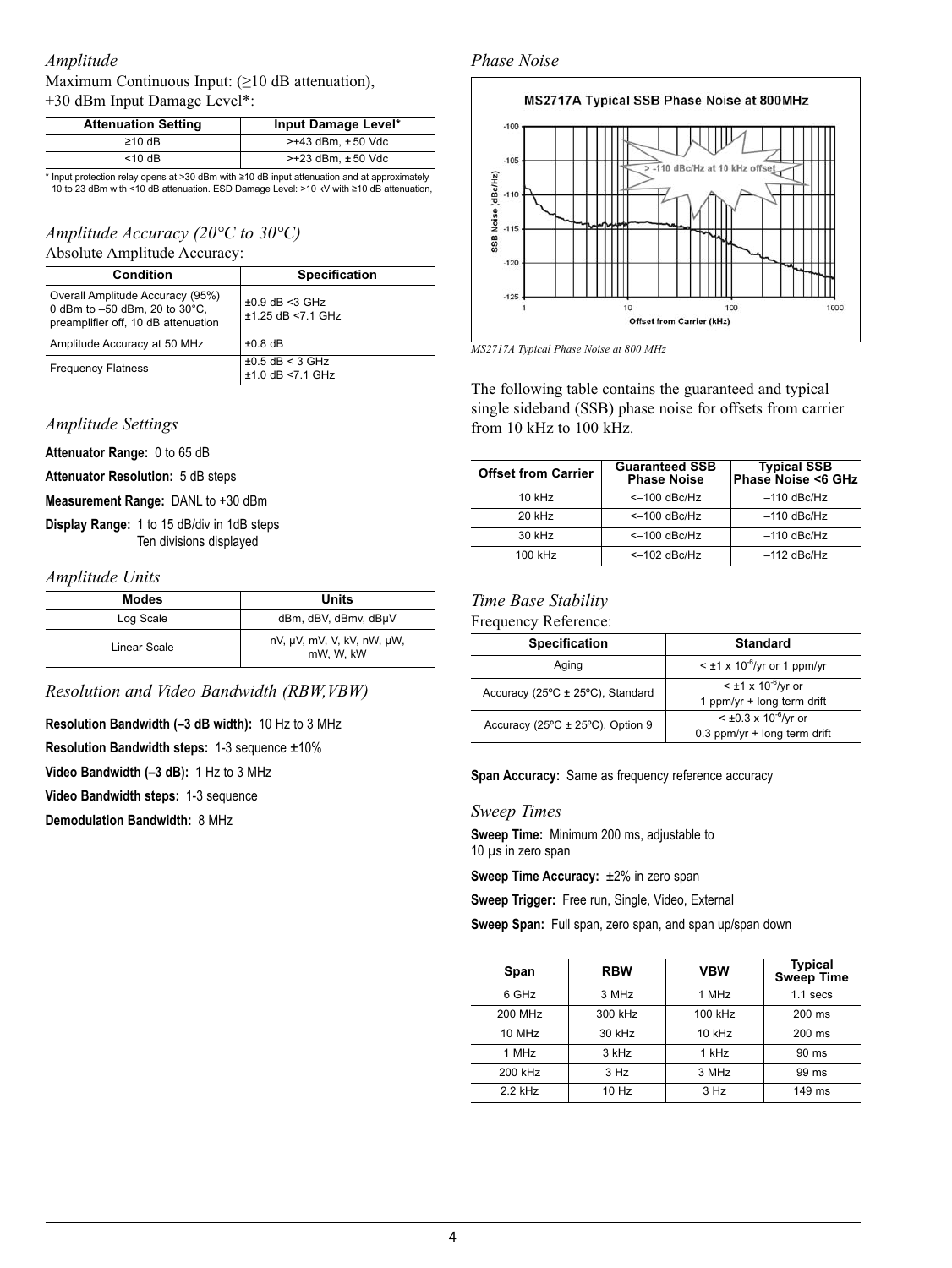#### *Optional WCDMA/HSDPA Analysis*

The following table shows the capability of Options 44 and 45 to analyze WCDMA/HSDPA modulation quality. These options require upgrades to themicroprocessor, timebase, and FIFO memory (Option 9).

| <b>WCDMA/HSDPA</b><br><b>Measurements</b> | <b>WCDMA/HSDPA</b><br><b>RF Measurements</b><br>Option 44 | <b>WCDMA</b><br><b>Demodulator</b><br>Option 45 |
|-------------------------------------------|-----------------------------------------------------------|-------------------------------------------------|
| <b>Band Spectrum</b>                      | ✓                                                         |                                                 |
| Channel Spectrum                          | ✓                                                         |                                                 |
| Carrier Frequency                         | ✓                                                         | ✓                                               |
| <b>Frequency Error</b>                    | ✓                                                         |                                                 |
| Channel Power                             | ✓                                                         | ✓                                               |
| Occupied Bandwidth                        | ✓                                                         |                                                 |
| Peak to Average Power                     | ✓                                                         |                                                 |
| Noise Floor                               | ✓                                                         |                                                 |
| <b>ACLR</b>                               | ✓                                                         |                                                 |
| <b>Spectral Emission Mask</b>             | ✓                                                         |                                                 |
| P-CPICH Abs Power                         |                                                           | ✓                                               |
| <b>EVM</b>                                |                                                           | ℐ                                               |
| Symbol EVM                                |                                                           | ✓                                               |
| Carrier Feed Through                      |                                                           | ✓                                               |
| Peak CD Error                             |                                                           | ✓                                               |
| <b>CPICH</b>                              |                                                           | ✓                                               |
| P-CCPCH Power                             |                                                           | ✓                                               |
| S-CCPCH Power                             |                                                           | ✓                                               |
| <b>PICH</b>                               |                                                           | ✓                                               |
| P-SCH Power                               |                                                           | ℐ                                               |
| S-SCH Power                               |                                                           | ✓                                               |
| Pass/Fail Mode                            | ℐ                                                         | ℐ                                               |

#### *WCDMA/HSDPA Option Comparison Table*

#### *Option 44 Example*

The superior performance of the MS2717A ensures precise measurements of Adjacent Channel Leakage Ratio (ACLR) when coupled with a vector signal generator.



*MS2717A has optional Adjacent Channel Leakage Ratio (ACLR) measurements when connected to Anritsu's MG3700A Vector Signal Generator.*

#### *WCDMA/HSDPA RF Measurements (Option 44)*

The following measurement performance is available for analyzing the modulation quality of selected transmitters (requires Option 9).

| <b>Measurement</b>                                           | 824-894 MHz.<br>1710-2170 MHz                  | 2300-2700 MHz |
|--------------------------------------------------------------|------------------------------------------------|---------------|
| <b>RF Channel Power</b><br>15 $\degree$ C to 30 $\degree$ C  | ±1.25 dB max, ±0.7 dB typical                  |               |
| Occupied Bandwidth                                           | $±100$ kHz                                     |               |
| Residual ACLR <sup>1</sup><br>(5 MHz Offset)                 | $-54$ dB typ                                   |               |
| <b>ACLR Accuracy: 5 MHz</b><br>Offset ACLR $\geq -45$ dB     | $\pm 0.8$ dB                                   | $±1.0$ dB     |
| Residual ACLR<br>(10 MHz Offset)                             | $-59$ dB typ                                   | $-57$ dB typ  |
| <b>ACLR Accuracy:</b><br>10 MHz Offset<br>ACLR $\geq -50$ dB | $\pm 0.8$ dB                                   | $±1.0$ dB     |
| <b>Frequency Error</b>                                       | ±10 Hz + Time Base Error, 99% confidence level |               |

1 Depends on reference level, input signal level and single channel conditions

#### *WCDMA Demodulation (Option 45)*

The following measurement performance is available for analyzing the modulation quality of selected transmitters (requires Option 9).

| <b>Measurement</b>                                                                 | 824-894 MHz.<br>1710-2170 MHz | 2300-2700 MHz |
|------------------------------------------------------------------------------------|-------------------------------|---------------|
| <b>EVM Accuracy</b><br>3GPP Test Model<br>EVM ≤25%                                 | ±2.5%                         | ±2.5%         |
| <b>EVM Accuracy 3GPP</b><br>Test Model 5<br>EVM ≤20%                               | ±2.5%                         | ±2.5%         |
| Residual FVM <sup>1</sup>                                                          | 2.5% typical                  |               |
| Code Domain Power:<br>Test Model 1,<br>16. 32. 64. DCPH<br>Channel Power > - 25 dB | $\pm 0.5$ dB                  |               |
| Code Domain Power:<br>Test Model 2,<br>3, 16, 32, DCPH<br>Channel Power > - 25 dB  |                               | $\pm 0.5$ dB  |
| CPICH (dBm)                                                                        |                               | $±0.8$ dB typ |

#### *Option 45 Example*

Use any of the five 3GPP models covering all eleven test scenarios (TS 125.141) for easy pass/fail testing.

| 05/27/2073 07:46:32 p.m.                |                                          |                                     |                            |
|-----------------------------------------|------------------------------------------|-------------------------------------|----------------------------|
| Center Freq<br>1.000 GHz                |                                          |                                     | fail wod<br>Pass Fail Mode |
| Channel<br>                             |                                          | <b>FAILED</b>                       |                            |
| <b>Reference Source</b><br>Int Std Accy |                                          | TEST MODEL 1 16>                    |                            |
| <b>Scrambling Code</b><br>$\mathbf{a}$  | BASE_STATION_MAX_OUTF <sub>Max-100</sub> | Min - 10.0 IIB                      | ۰<br>$-0.4$ dB             |
| Max Spread<br>512                       | FREQ: ERROR                              | Mire<br>D.<br>0.005<br>Max          | ö                          |
| <b>Threshold</b>                        | EVM                                      | Min TLOG %<br>Mail 17.50 %          | 1:37.%                     |
| $-30.0$ dB                              | CPICH                                    | Min - 10.0 出<br>Max: - 0.0 dB       | $-10.0$ dB                 |
| Power Offset<br>$0.0$ dB                | OCC BW                                   | Min 4 899 999 MHz<br>Max: 4.300 MHz | 4 149 213 MHz              |
|                                         | SPECTRAL                                 | Min-<br>Macuus                      | Passed                     |
|                                         | ACLR-ADJACENT                            | $Min = 100.0.06$<br>Max -45.0 dB    | Upper. - 627 dB            |
|                                         | <b>ACLR: ALTERNATE</b>                   | Min -100.0 dB<br>Max -50.0 dB       | Upper: - 66 3 dB           |
|                                         | PCDE                                     | Min -100.0 dB<br>Max -32.0-dB       | $-50.1$ dB                 |
|                                         | P. CCPCH REL                             | Min - 11.0 dB<br>Mac-9.0 dB         | $-10.0 d$ B                |

*MS2717A has optional PASS/FAIL summary screens to easily verify compliance to 3GPP test models.*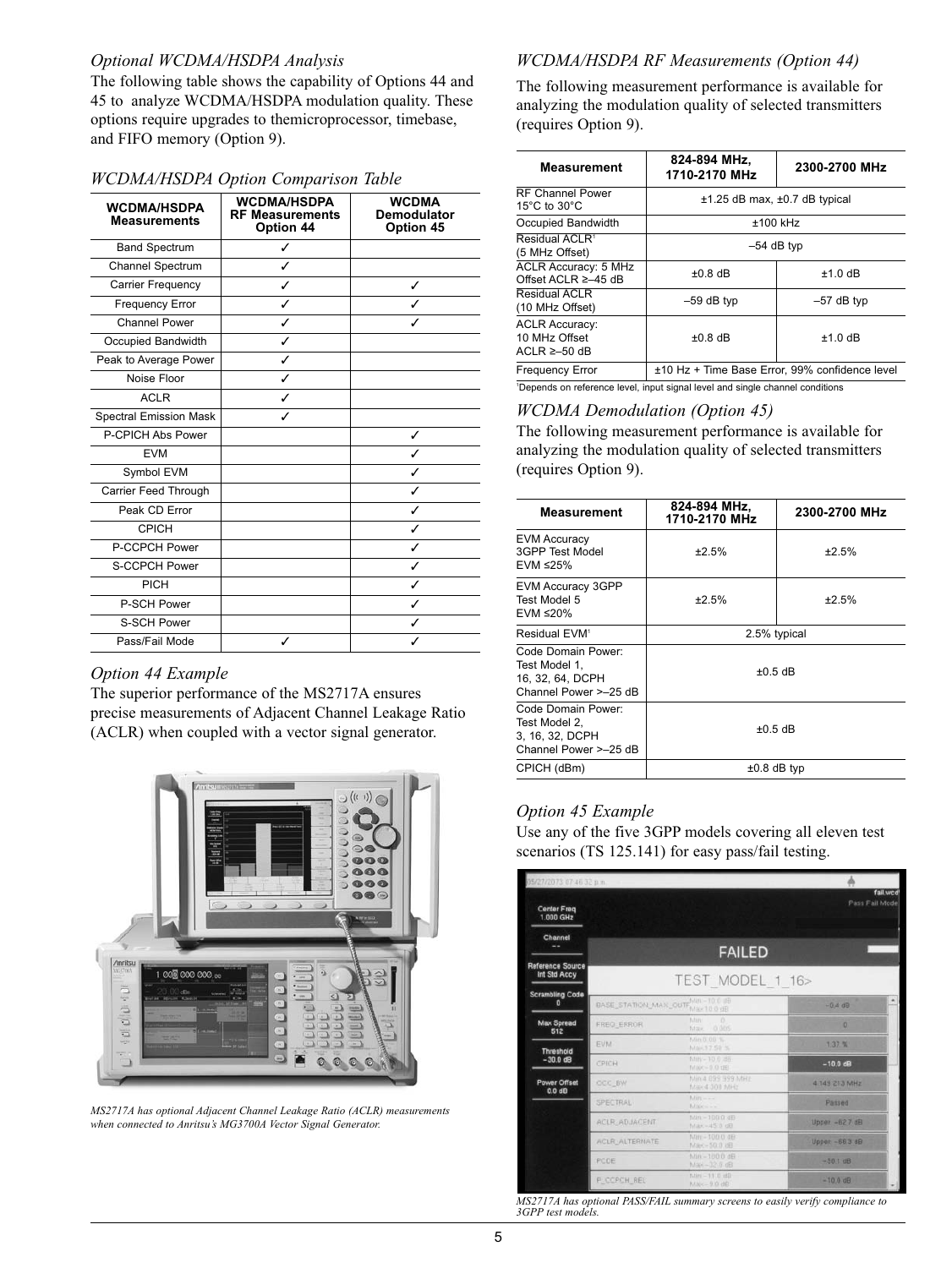#### *Spurious*

Discrete spurious signals are separated into input-related and residual spurious.

#### *Input-Related Spurious: –60 dBc max1*

1 For a –30 dBm input with 0 dB attenuation. The typical input-related spurious is <–70 dBc except for the following input frequency conditions.

| <b>Input Frequency</b> | <b>Input-Related</b><br>Spurious Exception                  |
|------------------------|-------------------------------------------------------------|
| 1674 MHz               | $-46$ dBc max<br>-56 dBc typical<br>0 to 2800 MHz           |
| >1674 to 1774 MHz      | $-50$ dBc max<br>-60 dBc typical<br>$F$ (input) $-1674$ MHz |

#### *Residual Spurious, Preamplifier Off:*

When RF input is terminated with attenuation set to 0 dB, the following residual spurious is possible.

| Frequency               | <b>Residual Spurious</b>   |
|-------------------------|----------------------------|
| 100 kHz to 3.2 GHz      | $-90$ dBm max <sup>2</sup> |
| $>3.2$ GHz to $7.1$ GHz | $-84$ dBm max <sup>2</sup> |

2 Exceptions to residual spurious are shown in the following table.

| Frequency   | <b>Residual Spurious Level</b> |
|-------------|--------------------------------|
| $~5084$ MHz | -70 dBm max -83 dBm typical    |
| $~5894$ MHz | -75 dBm max -87 dBm typical    |

#### *Residual Spurious, Preamplifier On:*

When RF input is terminated with attenuation set to 0 dB, the following residual spurious is possible.

| Frequency          | <b>Residual Spurious</b> |
|--------------------|--------------------------|
| 100 kHz to 7.1 GHz | $-100$ dBm max           |

#### *Markers and Limit Lines*

**6 Markers, 7 Modes:** Normal, Delta, Marker to Peak, Marker to Center, Marker to Reference Level, Next Peak Left, Next Peak Right, All Markers Off, Noise Marker, Frequency Counter Marker (1 Hz resolution).

**Multiple Marker:** Display up to six markers on screen. Each marker includes a delta marker, effectively allowing up to 12 markers on screen.

**Marker Table:** Display a table of up to six marker frequency and amplitude values plus delta marker frequency offset and amplitude.

**Limit Lines:** Display upper and lower fixed and segmented limit lines, where each upper and lower limit can be made up of between one and 40 segments.

#### *General*

**Detection:** Peak, Negative, Sample, RMS

**Displayed Traces:** Three traces with trace overlay. One trace is always the live data; two traces can be either stored data or traces which have been mathematically manipulated.

**Memory:** Trace and Setup storage is limited only by the capacity of the installed Compact Flash card. For the standard 64 MB card, storage is greater than 1000 traces and 1000 setups.

**Languages:** Built-in English, Spanish, Italian, French, German, Japanese, Korean, and Chinese. The instrument also has the capability to have customized languages and soft key definitions installed from Master Software Tools.

#### *Display*

**Display:** Bright color transmissive LCD, Full SVGA, 8.4 inches *Interfaces*

**RF Input Connector:** Type N female

**RF Input VSWR:** 2.0:1 maximum, 1.5:1 typical (≥10 dB attenuation)

**External Reference Input Connector:** BNC female

**External Reference Frequencies:** 1, 1.2288, 1.544, 2.4576, 4.8, 4.9152, 5, 9.8304, 10, 13 and 19.6608 MHz at –10 to +10 dBm

**External Trigger Connector:** BNC female, TTL Signal **External Headphone Jack**

# **Speaker**

#### *Connectivity*

For convenient connection to PCs and networks, the MS2717A offers an RJ45 connector for Ethernet 10/100 Base T connections. Alternatively, a 5-pin Mini-B USB 2.0 (full speed) connection is provided for connection to a PC.

*Remote Programming* SCPI available via Ethernet

#### *Size and Weight*

**Size with handles:** 372W x 242H x 339D mm (14.7W x 9.6H x 13.4D in) **Size with rack mount:** 483W x 242H x 339D mm (19W x 9.6H x 13.4D in) **Weight:** 5.6 kg (12 lbs)

#### *Environmental*

#### **MIL-PRF-28800F class 2**

**Operating:** –10ºC to 55ºC, humidity 85% or less **Storage:** –51ºC to 71ºC **Altitude:** 4600 meters, operating and non-operating

**Safety**

Conforms to EN 61010-1 for Class 1 portable equipment Electromagnetic Compatibility Meets European Community requirements for CE marking.



Rear-panel female BNC connectors for an external reference source and external trigger

Simple PC and network hookups with five-pin Mini-B USB 2.0 port and an Ethernet 10/100 Base-T local area network (LAN) RJ45 connector.

Popular 2.5 mm 3-wire cellular headset connector for listening to demodulated signals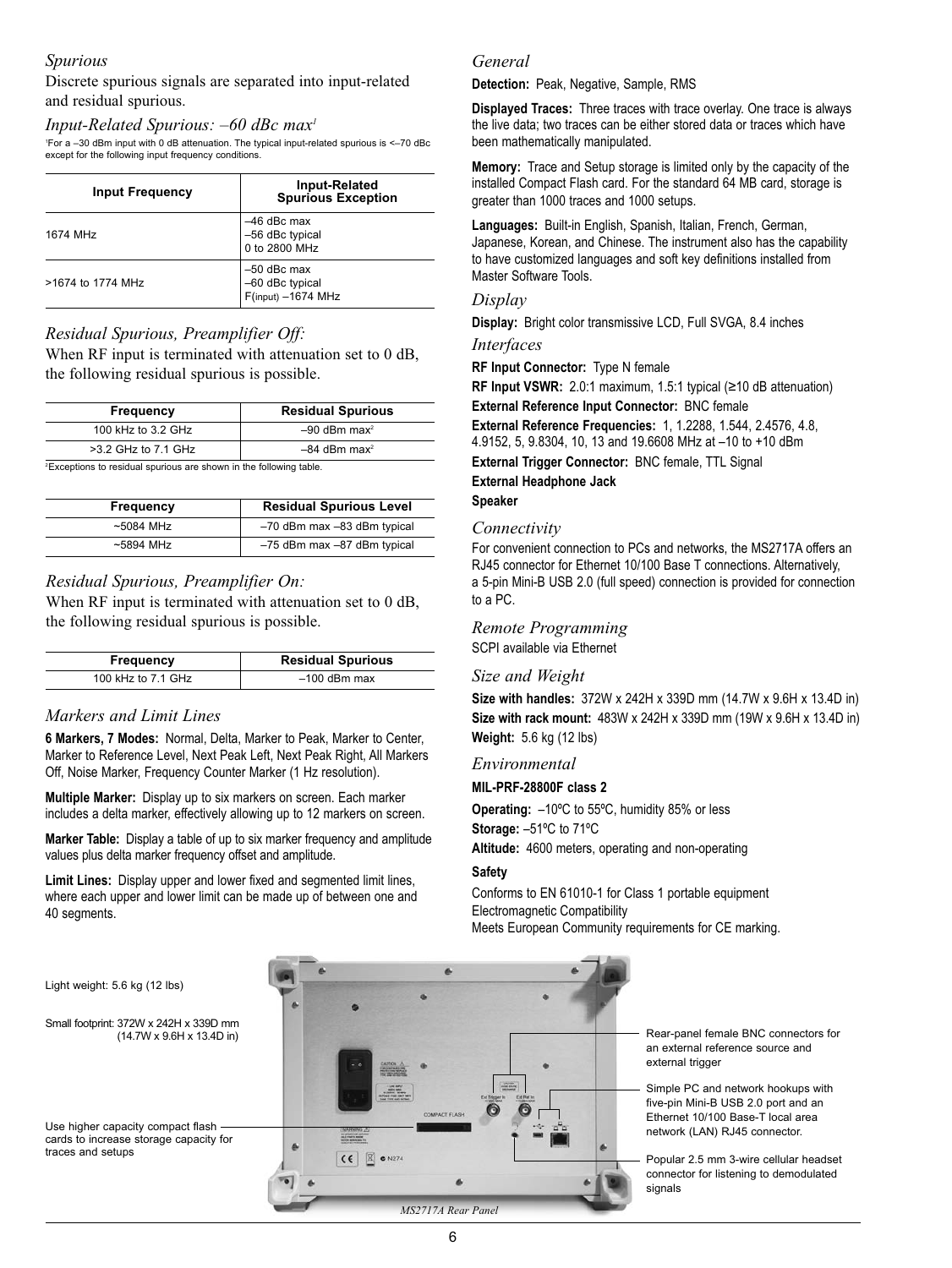# **Ordering Information**

*MS2717A Economy Spectrum Analyzer* 100 kHz to 7.1 GHz, including preamplifier Standard 1 year warranty Certificate of Calibration and Conformance

| <i>Options</i> |                                                             |
|----------------|-------------------------------------------------------------|
| MS2717A-009    | Modulation Measurement and Demodulation<br>Hardware Upgrade |
| MS2717A-044    | WCDMA/HSDPA RF Measurements<br>(Requires Option 009)        |
| MS2717A-045    | <b>WCDMA Demodulator</b><br>(Requires Option 009)           |



*Standard Accessories*

| 10580-00159                    | Anritsu User's Guide, Model MS2717A     |
|--------------------------------|-----------------------------------------|
| 2300-498                       | CD ROM containing Master Software Tools |
| 2000-1360                      | USB A-mini B cable                      |
| 2000-1371                      | RJ45 Ethernet Cable                     |
| 2000-1358                      | 64 MB Compact Flash                     |
| <b>Optional Rack Mount Kit</b> |                                         |



MS2717A-001 Rack Mount (No Slides)

# *Optional Transit Case*



760-240 MS2717A Transit Case

| <b>Optional Accessories</b> |                                                                          |
|-----------------------------|--------------------------------------------------------------------------|
| 1091-27                     | Type-N male to SMA female adapter                                        |
| 2000-1358                   | 64 MB Compact Flash                                                      |
| 42N50A-30                   | 30 dB, 50 watt, Bi-directional, DC to 18 GHz,<br>N(m) to N(f) Attenuator |
| 34NN50A                     | Precision Adapter, DC to 18 GHz, 50Ω,<br>$N(m)$ to $N(m)$                |
| 34NFNF50C                   | Precision Adapter, DC to 18 GHz,<br>50 $\Omega$ , N(f) to N(f)           |
| 15NNF50-1.5B                | Test port cable, armored, 1.5 meter<br>N(m) to N(f) 18 GHz               |
| 15NN50-1.5C                 | Test port cable armored, 1.5 meter,<br>$N(m)$ to $N(m)$ , 6 GHz          |
| 15NN50-3.0C                 | Test port cable armored, 3.0 meter,<br>$N(m)$ to $N(m)$ , 6 GHz          |
| 15NN50-5.0C                 | Test port cable armored, 5.0 meter,<br>$N(m)$ to $N(m)$ , 6 GHz          |
| 15NNF50-1.5C                | Test port cable armored, 1.5 meter,<br>$N(m)$ to $N(f)$ , 6 GHz          |
| 15NNF50-3.0C                | Test port cable armored, 3.0 meter,<br>$N(m)$ to $N(f)$ , 6 GHz          |
| 15NNF50-5.0C                | Test port cable armored, 5.0 meter,<br>$N(m)$ to $N(f)$ , 6 GHz          |
| 15ND50-1.5C                 | Test port cable armored, 1.5 meter,<br>N(m) to 7/16 DIN(m), 6.0 GHz      |
| 15NDF50-1.5C                | Test port cable armored, 1.5 meter,<br>N(m) to 7/16 DIN(f), 6.0 GHz      |
| 510-90                      | Adapter, 7/16 DIN (f) to N(m),<br>DC to 7.5 GHz, 50 ohm                  |
| 510-91                      | Adapter, 7/16 DIN (f)-N(f),<br>DC to 7.5 GHz, 50 ohm                     |
| 510-92                      | Adapter, 7/16 DIN(m)-N(m),<br>DC to 7.5 GHz, 50 ohm                      |
| 510-93                      | Adapter, 7/16 DIN(m)-N(f),<br>DC to 7.5 GHz, 50 ohm                      |
| 510-96                      | Adapter $7/16$ DIN (m) to $7/16$ DIN(m),<br>DC to 7.5 GHz, 50 ohm        |
| 510-97                      | Adapter 7/16 DIN(f) to 7/16 DIN(f), 7.5 GHz                              |
| Literature                  |                                                                          |
| 10580-00159                 | Anritsu User's Guide, Model MS2717A                                      |
| 10580-00160                 | Anritsu Programming Manual, Model MS2717A                                |
|                             |                                                                          |